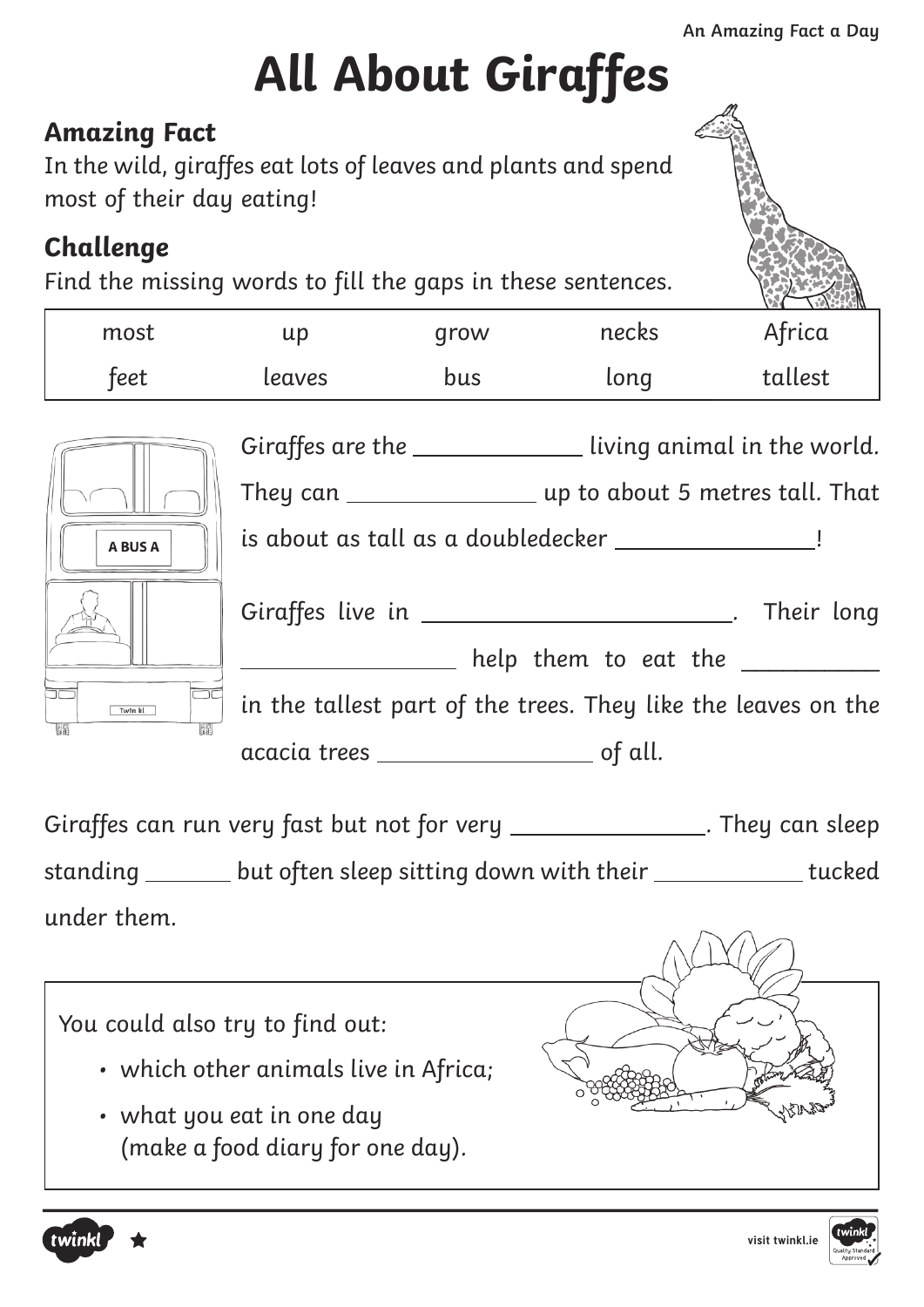### All About Giraffes **Answers**

Giraffes are the **tallest** animal in the world. They can **grow** up to about 5 metres tall. That is as tall as a double-decker **bus**.

Giraffes live in **Africa**. Their long **necks** help them to eat the **leaves** in the tallest part of the trees. They like the leaves on the acacia trees **most** of all.

Giraffes can run fast but not for very **long**. They can sleep standing **up** but often sleep sitting down with their **feet** tucked under them.



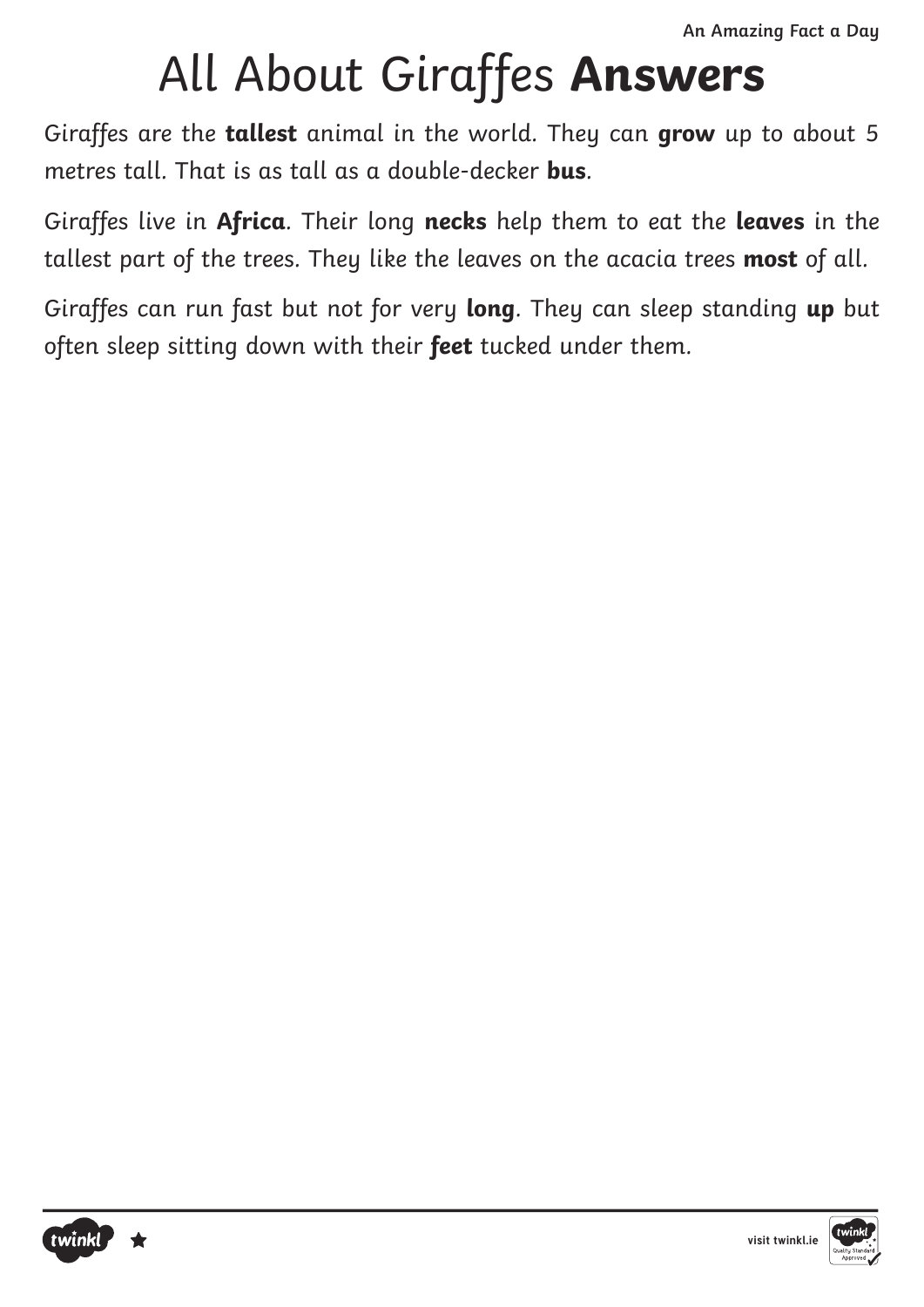## **All About Giraffes**

#### **Amazing Fact**

In the wild, giraffes eat up to 34kg of leaves and plants every day and spend 16-20 hours a day eating.

#### **Challenge**

Use the word bank below to complete the sentences.

|                                | tallest standing grow necks camel Africa                                         |  |  |       |
|--------------------------------|----------------------------------------------------------------------------------|--|--|-------|
|                                | feet leaves bus day animals acacia                                               |  |  | short |
|                                | Giraffes are the ______________________________ living animal in the world.      |  |  |       |
|                                |                                                                                  |  |  |       |
|                                | as a doubledecker __________________!                                            |  |  |       |
|                                | Giraffes live in the grasslands of _______________________. When they were       |  |  |       |
|                                | first discovered, people thought they were a cross between a leopard and         |  |  |       |
| $a \underline{\hspace{2cm}}$ . |                                                                                  |  |  |       |
|                                | Their long ________________ mean they can reach the __________________ in        |  |  |       |
|                                | the tallest part of the trees, where the other ___________________ cannot reach. |  |  |       |
|                                | They like the leaves on the __________________ tree most. They spend most of     |  |  |       |
|                                | the ________________________ eating.                                             |  |  |       |
|                                | Giraffes can run at speeds of 35mph but only for a _________________time.        |  |  |       |
|                                | They can sleep _________________________ up but usually sleep sitting down with  |  |  |       |
|                                | their ______________________tucked under them.                                   |  |  |       |
|                                |                                                                                  |  |  |       |
|                                | You could also try to find out:                                                  |  |  |       |
|                                | • what weighs the same as $34kg$ ;                                               |  |  |       |
|                                | $\cdot$ which other animals eat a lot:                                           |  |  |       |

• what you eat in one day (make a food diary for one day).



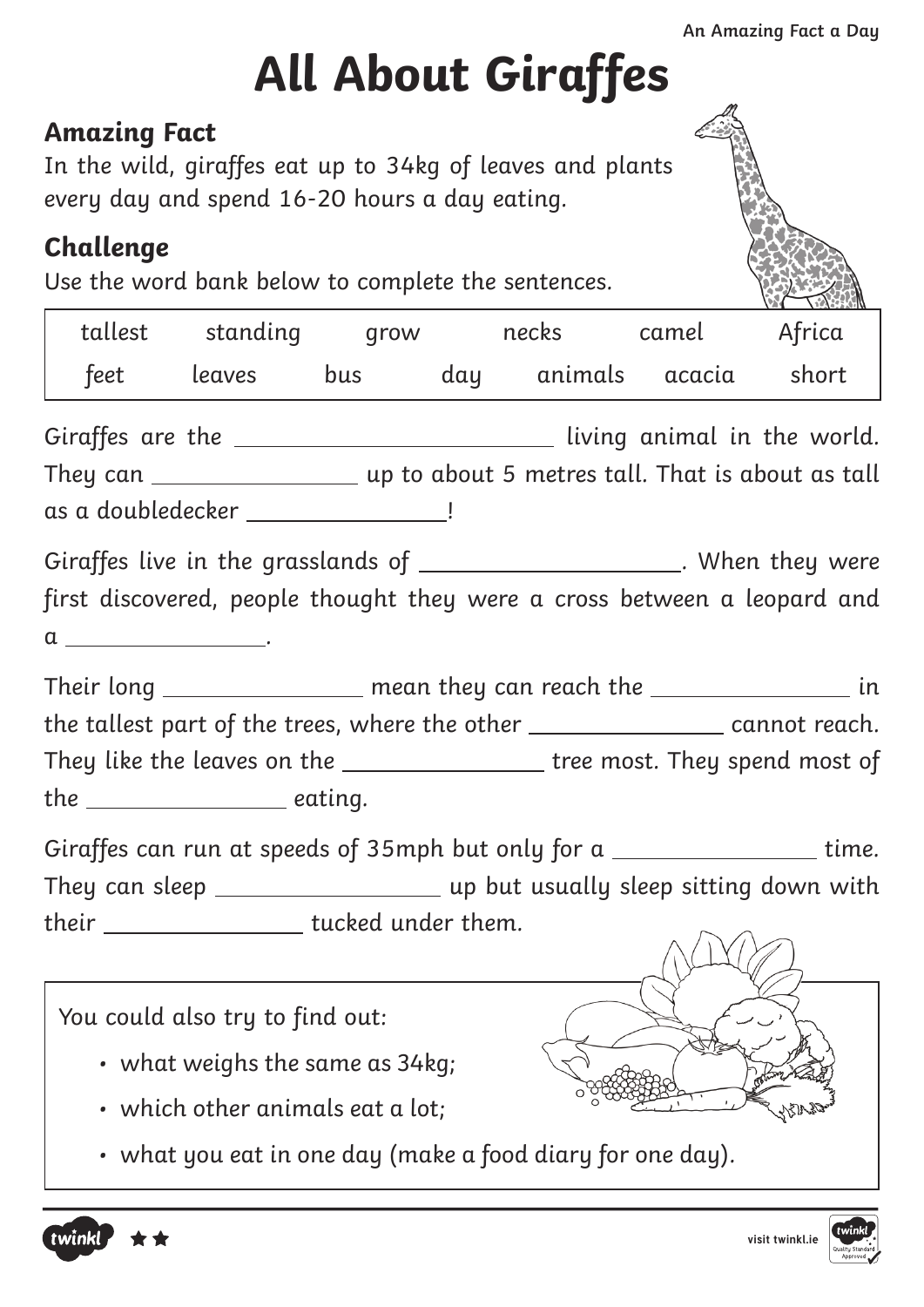### All About Giraffes **Answers**

Giraffes are the **tallest** living animal in the world. They can **grow** up to about 5 metres tall. That is about as tall as a doubledecker **bus**!

Giraffes live in the grasslands of **Africa**. When they were first discovered, people thought they were a cross between a leopard and a **camel**.

Their long **necks** mean they can reach the **leaves** in the tallest part of the trees, where the other **animals** cannot reach. They like the leaves on the **acacia** tree most. They spend most of the **day** eating.

Giraffes can run at speeds of 35mph but only for a **short** time. They can sleep **standing** up but usually sleep sitting down with their **feet** tucked under them.

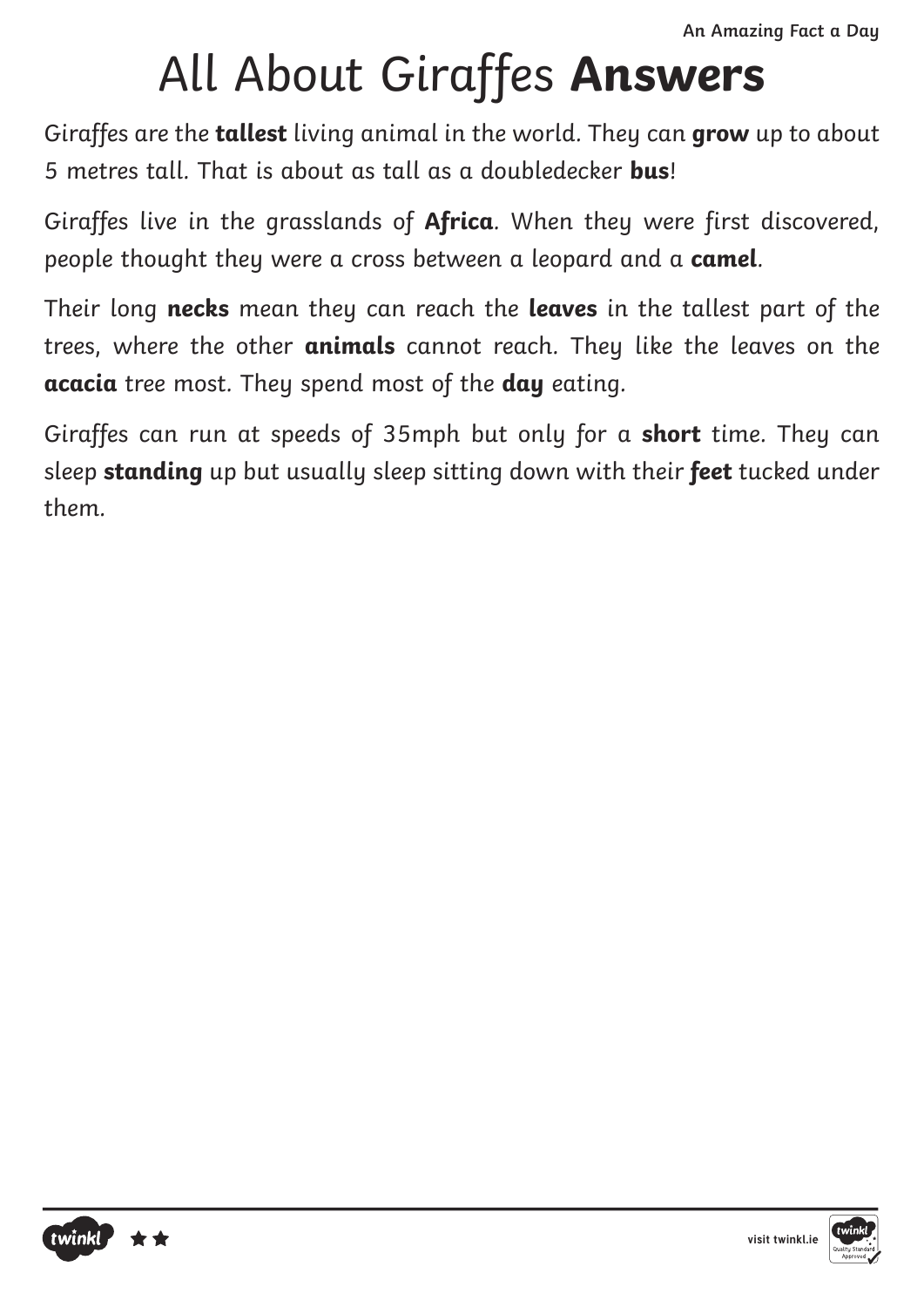# **All About Giraffes**

#### **Amazing Fact**

In the wild, giraffes eat up to 34kg of leaves and plants every day and spend 16-20 hours out of every 24 eating!

#### **Challenge**

Use the word bank below to complete the sentences.

|  | tallest animals standing grow necks camel Africa                                                |  |  |  |                                 |  |  |
|--|-------------------------------------------------------------------------------------------------|--|--|--|---------------------------------|--|--|
|  | feet leaves bus day short sitting leopard acacia                                                |  |  |  |                                 |  |  |
|  | Giraffes are the _______________________________ living animal in the world.                    |  |  |  |                                 |  |  |
|  | They can $\_\_\_\_\_\_\_\_\_\_\_\_\_\_\_\_\_\_$ up to about 5 metres tall. That is as tall as a |  |  |  |                                 |  |  |
|  | doubledecker _____________________!                                                             |  |  |  |                                 |  |  |
|  | Giraffes live in the grasslands of ____________________. When they were first                   |  |  |  |                                 |  |  |
|  | discovered, people thought they were a cross between a _________________________ and            |  |  |  |                                 |  |  |
|  | $a \_$ .                                                                                        |  |  |  |                                 |  |  |
|  | Their long ________________________ allow them to reach the ______________________ in           |  |  |  |                                 |  |  |
|  | the tallest part of the trees, where the other _________________ cannot reach                   |  |  |  |                                 |  |  |
|  | them. They like the leaves on the ________________ tree most of all and they                    |  |  |  |                                 |  |  |
|  | spend most of the ________________ eating.                                                      |  |  |  |                                 |  |  |
|  | Giraffes can run at impressive speeds of $35$ mph but only for a $\_\_\_\_\_\_\_\_\_\_$ time.   |  |  |  |                                 |  |  |
|  |                                                                                                 |  |  |  |                                 |  |  |
|  | ____________________down with their _____________________ tucked under them.                    |  |  |  |                                 |  |  |
|  | $\vert$ You could also try to find out:                                                         |  |  |  | $\wedge$ $\wedge$ $\vee$ $\vee$ |  |  |



- which other animals live in Africa;
- which other animals eat a lot;
- what you eat in one day (make a food diary for one day).